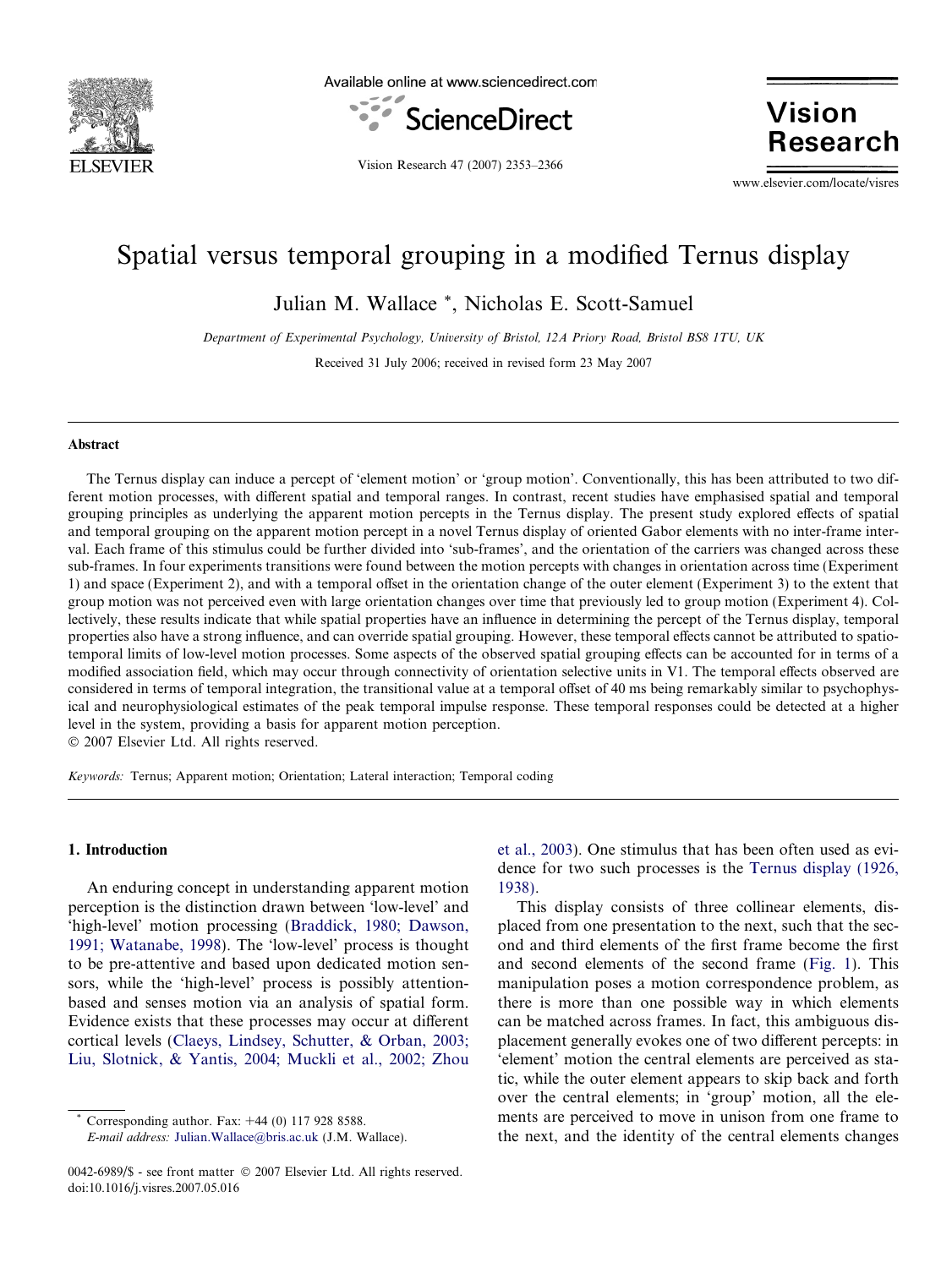<span id="page-1-0"></span>

Fig. 1. In the classical Ternus display, a group of dots are spatially displaced on alternate frames (t1 and t2). With no inter-frame interval between frames the percept is of the outer element 'skipping' over the static central elements, this is known as 'element motion' (upper left figure); with an inter-frame interval longer than -40 ms, the apparent motion is perceived for the group of elements as a whole, this is known as 'group motion' (upper right figure). Element motion can be attributed to the central elements being grouped across time, leaving the outer element ungrouped and free to move independently (lower left figure). Group motion can be attributed to all the elements being grouped spatially, making the central elements non-identical on each frame, and resulting in all the elements moving as a whole.

across frames (Fig. 1). We used a novel variation of the stimulus in which the display consists of frames of oriented Gabors, further divided into 'sub-frames'. With this stimulus we focused on manipulations of spatial and temporal properties that can selectively favour one motion percept over another.

The great majority of previous studies have relied on varying the inter-frame interval (IFI) between successive frames of the Ternus display: Generally, longer IFIs resulted in more frequent reports of group motion, with a transition between the element and group motion percepts (i.e. at the 50% point of the psychophysical function where reports of element/group motion are equally likely) at an IFI around 40 ms [\(Pantle & Petersik, 1980; Pantle & Picci](#page-13-0)[ano, 1976; Petersik & Pantle, 1979](#page-13-0)). Other manipulations can also influence the motion percept, such as: frame duration [\(Petersik & Pantle, 1979](#page-13-0)); adaptation to group or element motion [\(Petersik & Pantle, 1979\)](#page-13-0); varying contrast [\(Petersik & Pantle, 1979](#page-13-0)); perturbing the location of elements ([Pantle & Petersik, 1980\)](#page-13-0).

Initially, the reliance of the motion percept on the IFI led to accounts of the phenomenon in terms of mechanisms with different spatial and temporal limits ([Braddick, 1980;](#page-12-0) [Pantle & Petersik, 1980; Petersik & Pantle, 1979](#page-12-0)). By one account ([Petersik & Pantle, 1979](#page-13-0)) the transitions observed between two perceptual behaviours reflected the 'shortrange' and 'long-range' motion processes ([Braddick,](#page-12-0) [1974\)](#page-12-0): the short-range process operating within a temporally and spatially limited range drove the element motion percept, considered as a cross-correlation of luminance over time (the two stimulus frames), while the long-range process (operating beyond the temporal and spatial span of early short-range processing) underpinned the group motion percept via an analysis of form. One flaw in this

account is that element motion is known to occur for displacements (of the outer element) much larger than the spatial limit of 'short-range' processing ([Petersik, Pufahl, &](#page-13-0) [Krasnoff, 1983\)](#page-13-0). An alternative account of the phenomenon that retained the short/long-range distinction proposed that (for low IFIs) short-range processing signalled the 'non-motion' of the inner elements, while long-range processing was responsible for the motion of the outer element [\(Braddick & Adlard, 1978; Petersik, 1984\)](#page-12-0). While this modified argument retained the short-/long-range distinction, it was suggested that at a fundamental level it confounded a description of the stimulus with underlying perceptual processes and that a distinction between 'firstorder' and 'second-order' motion might be more appropriate ([Cavanagh & Mather, 1989](#page-12-0)), but it is not entirely clear how these distinctions can account for the transition in percept in the Ternus display [\(Cavanagh, 1991; Petersik,](#page-12-0) [1991\)](#page-12-0). Furthermore, it has been argued that while the short-/long-range distinction may be valid, the percept of the Ternus display might be driven only by the long-range or 'feature-tracking' process [\(Scott-Samuel & Hess, 2001\)](#page-13-0). Clearly, there has been little consensus on what form a short-/long-range account of the Ternus display should take, or even if it is appropriate (for a more detailed discussion of these different accounts see [Petersik & Rice, 2006\)](#page-13-0). There is, however, another approach to accounting for the Ternus phenomenon that does not appeal to different motion processes.

More recently, the perceptual transitions of the Ternus display have been found to depend upon perceptual grouping principles ([He & Ooi, 1999; Kramer & Yantis, 1997;](#page-13-0) [Ma-Wyatt, Clifford, & Wenderoth, 2005\)](#page-13-0). However, the influence of grouping factors is not easily explained by the short-/long-range account. [Kramer and Yantis \(1997\)](#page-13-0)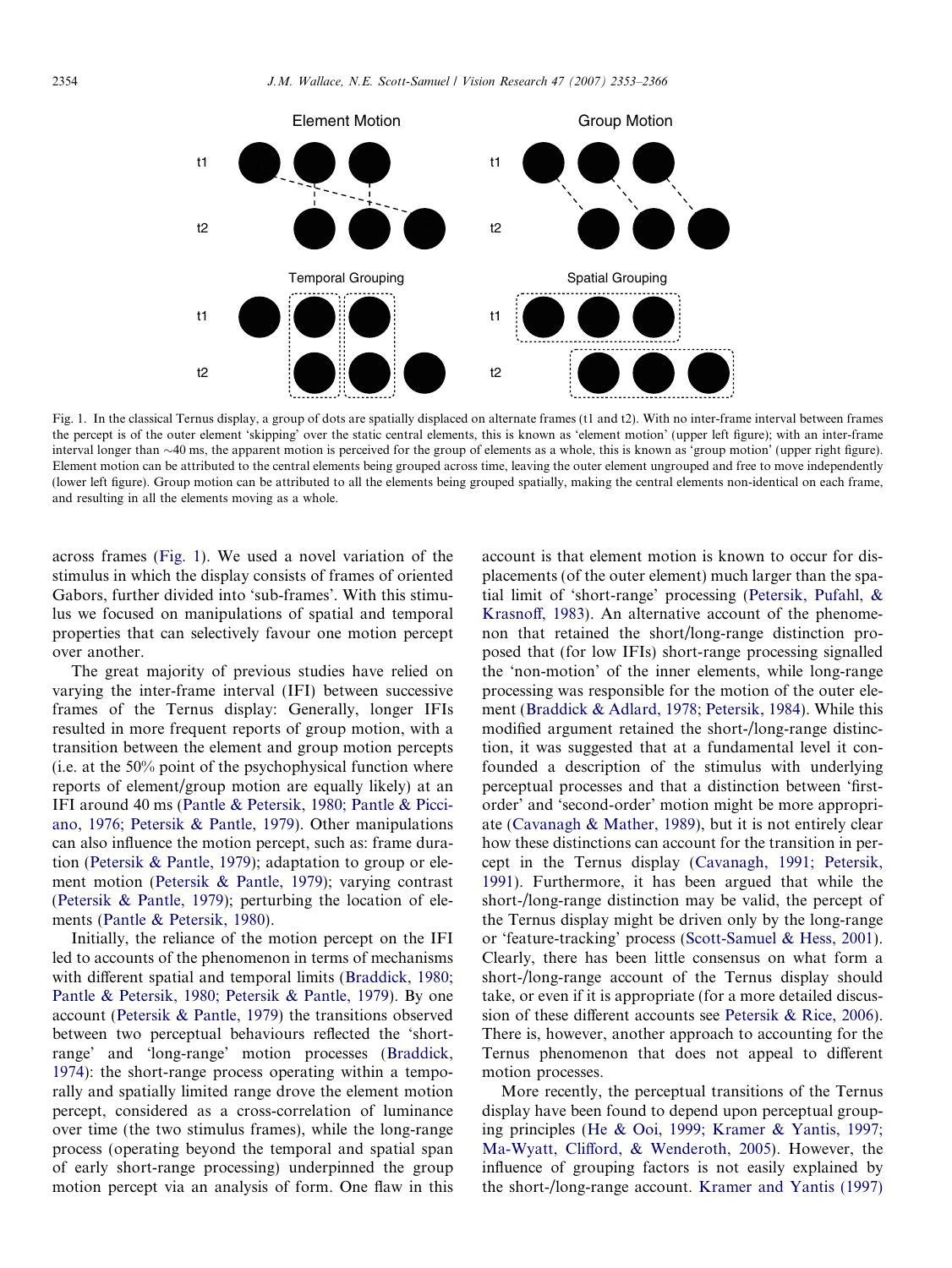examined the effects of 'spatial grouping' (similarity and proximity within a single frame of the display) and 'temporal grouping' (similarity and proximity across frames of the display). They found that the similarity of elements, and their spatial context, could bias perception towards group or element motion. Configurations that encouraged grouping of all elements within frames (e.g. where all elements have the same shape) resulted in more group motion, while those that 'anchored' the internal elements in place and encouraged grouping across frames (e.g. where additional elements were placed above and below the inner but not the outer elements) resulted in more element motion percepts Similarly, grouping by contrast, similarity ([Ma-Wyatt](#page-13-0) [et al., 2005\)](#page-13-0) and stereoscopic depth, surfaces or occlusion ([He & Ooi, 1999](#page-13-0)), influenced the motion percept. These studies of contextual effects suggest the Ternus display may not simply tapping into two different motion processes with different spatio-temporal ranges. Rather, the transition from element to group motion in the Ternus display could be understood in terms of a competition between spatial and temporal grouping [\(Kramer & Yantis, 1997;](#page-13-0) [Ma-Wyatt et al., 2005](#page-13-0)) or 'within-frame' and 'across-frame' grouping ([He & Ooi, 1999](#page-13-0)): spatial grouping results in group motion, and temporal grouping results in element motion. This argument therefore places processing of form (i.e. perceptually organising the stimulus into meaningful groups) before the motion analysis.

What are the mechanisms of the spatial and temporal grouping in the Ternus display? [Alais and Lorenceau](#page-12-0) [\(2002\)](#page-12-0) addressed this question, measuring perceptual transitions as a function of IFI in Ternus displays composed of Gabor patches with parallel or collinearly aligned carriers, and looked for transition points between percepts of group and element motion. They found that spatially continuous internal element structure (collinear Gabors) biased the percept towards group motion (within-frame grouping), shifting the function across the dimension of IFI. This effect of co-linearity of elements suggests a mechanism of contour integration, similar to that demonstrated by 'path-finding' experiments [\(Field, Hayes, & Hess, 1993](#page-13-0)). Indeed, they found that within-frame grouping at a fixed IFI could be disrupted by perturbing the co-linearity by inter-element separation, orientation jitter, and phase differences, all leading to increased element motion. Finally, they demonstrated that the contour-linking effect held for a circular configuration of Ternus elements, but was attenuated at increased eccentricity, concurring with previous evidence that contour linking is strongest in central vision ([Hess & Dakin, 1997\)](#page-13-0). Alais and Lorenceau explained their results in terms of an 'association field' that links elements of similar orientation, suggesting a basis for the Ternus effect in early spatial visual processing. This approach effectively applied a model that was developed to account for spatial processing to an apparent motion phenomenon. However, the findings only assessed the effect of orientation on spatial grouping, it remained unclear what effects orientation have on temporal grouping, and while the association-field model accounted

for the effect of orientation found for the Ternus display of Gabor stimulus elements, it was not clear how generalisable the model was to other stimulus configurations. The present study further explores the effects of orientation, on both spatial and temporal grouping, on apparent motion perception in the Ternus display, to further elucidate the mechanisms that underlie the behaviour.

The basic manipulation of the present study is similar to that used previously by [Scott-Samuel and Hess \(2001\).](#page-13-0) They varied the orientation (about vertical) of sinusoidal luminance modulations of static noise elements across frames of their Ternus display. They found that with a 0 ms IFI, increasing the orientation difference across frames elicited a transition from element to group motion. This is another example of spatial influences on the apparent motion percept in the Ternus display. However, as the transition angle found by [Scott-Samuel and Hess \(2001\)](#page-13-0) was larger than previously reported spatial vision thresholds, they concluded that the Ternus display does not rely upon spatial vision, but a purely long-range motion or 'feature-tracking' process that signals motion when it identifies that something in the scene has changed. This argument therefore does not consider any processes of perceptual organization as an underlying factor, and is not entirely consistent with the findings of [Alais and Lorenceau](#page-12-0) [\(2002\)](#page-12-0) who found that processes of spatial vision are important in the Ternus display, at least for one composed of oriented Gabor elements. Here, we combine the basic manipulation of [Scott-Samuel and Hess \(2001\)](#page-13-0) and of [Alais](#page-12-0) [and Lorenceau \(2002\)](#page-12-0) in an attempt to provide further insight into the mechanisms underlying the apparent motion perception in the Ternus display, specifically focusing on manipulations of carrier orientation that influence perceptual grouping, i.e. spatial and temporal grouping.

#### 2. General methods

The stimulus was a modified Ternus display in which the elements were Gabor patches of with a fixed carrier spatial frequency and envelope size. [Alais and Lorenceau \(2002\)](#page-12-0) compared the effects of two carrier orientations, parallel and collinear, as a function of IFI. In contrast to this and to most previous studies of the Ternus phenomenon, we used a 0 ms IFI, following [Scott-Samuel and Hess \(2001\)](#page-13-0). Therefore, the effects observed are not indirect modulations of transitions over IFI: any transitions between group and element motion percepts observed here are solely a result of spatial and temporal manipulations that are independent of IFI. The spatial aspect of the stimulus varied was the orientation of the Gabor carrier, and this was varied not only across time, but also over space. In addition to this, a temporal manipulation was introduced, which was an offset in change in orientation between elements. These manipulations are clarified below.

In addition, the changes in orientation were relative to either vertical (equivalent to the Alais and Lorenceau parallel condition), or horizontal (equivalent to the Alais and Lorenceau collinear condition). Thus, comparing the effects of changes in orientation across frames in the horizontal and vertical conditions permits an assessment of whether any spatial grouping effects that could be attributed to an association-field modulate the orientation effect. A unique aspect of the stimulus is that each frame of the display was further divided into 'sub-frames', which served to dissociate the changes in orientation with changes in element location.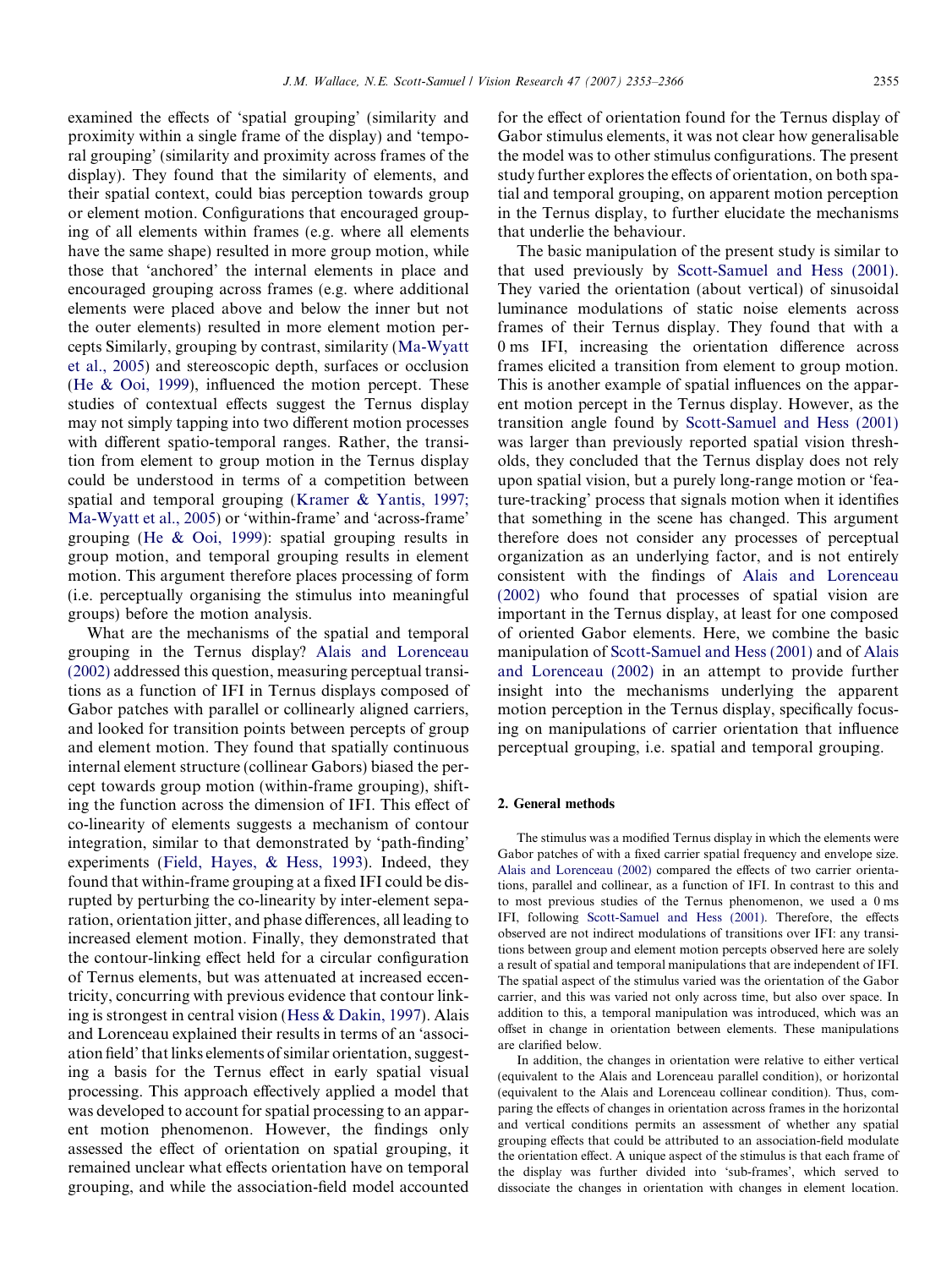By varying the number of sub-frames it was possible to assess if changes in orientation or the timing of changes in element location were the determining factor in transitions between motion percepts.

Stimuli were generated in MATLAB running on MacOSX (Powerbook G4) with the PsychToolbox extensions [\(Brainard, 1997; Pelli,](#page-12-0) [1997\)](#page-12-0). Stimuli were presented to observers on a Lacie electron22blue monitor at a resolution of 1024 by 768 pixels, and a refresh rate of 100 Hz. Luminances were measured at the centre of the screen (our presentation location) using the Optical OP200-E (Cambridge Research Systems Ltd.) photometer; mean luminance was  $22.8 \text{ cd/m}^2$ . Stimuli were then gamma corrected during experiments using a lookup table. Experiments were performed in a dark room. Ternus elements were Gabor patches (1 cpd, sd = 0.25 deg, 2 deg centre-to-centre separation), at  $50\%$  contrast. The carrier orientation, with respect to the horizontal or vertical axis in different conditions (see Fig. 2), was varied over time in four experiments.

In all experiments the stimuli consisted of two 'stimulus frames' (f1 and f2), that differed in their outer element location. These two stimulus frames were presented in cycles, such the on each trial five stimulus frames were presented in total (f1  $\rightarrow$  f2  $\rightarrow$  f1  $\rightarrow$  f2  $\rightarrow$  f1). The duration of each of these stimulus frames depended upon the number of 'sub-frames', across which the exact orientation was varied as described below. The duration of a single sub-frame of a stimulus frame in all experiments was 200 ms. In the vertical axis condition, carrier orientation was varied about the vertical axis, and in the horizontal axis condition, carrier orientation was varied about the horizontal axis. The total change in orientation across frames is referred to as the 'orientation difference'. In the example in Fig. 2, carrier orientation is the same across frames. In all experiments, carrier phase was constant for all elements within a trial, and randomised across trials.

In all Experiments, observers were required to indicate on a given trial whether they perceived element or group motion. Psychophysical functions were then derived, ranging between the two percepts. The point of transition between element and group motion (i.e. the point at which observers perceive group or element motion 50% of the time) elicited by changes in orientation over space and time provided estimates of the limits of spatial and temporal grouping by orientation selective mechanisms. Experiment 1 varied the change in orientation of the Gabor carriers over time, revealing the magnitude of orientation differences required to impair temporal grouping and drive the group motion percept. In Experiment 2, the change in orientation across frames was fixed, and the difference in orientation between outer and central elements was further varied. Any effect arising from this manipulation permits a direct comparison between the limits of temporal (Experiment 1) and spatial grouping (Experiment 2) by orientation, and hence an insight into whether the same process is involved in both cases. Experiment 3 varied the temporal offset in the change of orientation between outer and central elements, to assess whether the spatial grouping that results from changes in orientation (Experiment 1) is dependent on common onsets. Finally, Experiment 4 repeated Experiment 1 over the range of temporal offsets used in Experiment 3. Because manipulations of Experiment 1 bias group motion, while those of Experiment 3 bias temporal grouping, Experiment 4 puts these in conflict to assess what grouping principle has a stronger effect in biasing motion percepts.

One experimenter (J.W.) and four naïve observers (J.A.M., M.T., C.L., C.B.) participated in the experiments. All had normal or corrected to normal vision. J.W. completed all experimental conditions in all experiments.

J.A.M. and C.L. completed all experimental conditions in Experiments 1, 3 and 4. M.T. and C.B. completed all experimental conditions in Experiments 1 and 2.

#### 3. Experiment 1: Effect of orientation on temporal grouping

This experiment investigated how similar the carrier orientation of elements is required to be across frames for temporal grouping (and thus element motion) to occur. Additionally, effects of the axis of orientation and potential effect of sub-frames were assessed.

#### 3.1. Procedure

The two stimulus frames of each stimulus were presented in cycles, such that on each trial five stimulus frames were presented in total. A number of sub-frame conditions were used, from one sub-frame (s1) through to seven sub-frames (s7). Carrier orientation was changed on alternate sub-frames, through a total orientation difference which varied from 0 deg to 45 deg in 7.5 deg steps. Because each sub-frame was presented for a duration of 200 ms, the total duration that the outer element was located at the left or right position increased with number of sub-frames, as did the number of changes in orientation for all elements. Note that if total stimulus frame duration was important in determining the motion percept for our stimulus, this would predict that more group motion would be perceived with increasing number of sub-frames ([Petersik & Pantle, 1979\)](#page-13-0). [Fig. 3](#page-4-0) (leftward panels) illustrates a total orientation difference of 45 deg, for the horizontal and vertical axis conditions, for one sub-frame. In this case, on successive frames, the orientation flips from 22.5 deg one side side of horizontal/vertical, to 22.5 deg the other side of horizontal/vertical. [Fig. 3](#page-4-0) (rightward panels) illustrates an orientation difference of 45 deg in the horizontal axis condition for three sub-frames. In this case, on successive sub-frames, the orientation flips from 22.5 deg one side side of horizontal/ vertical, to 22.5 deg the other side of horizontal/vertical. This holds for all sub-frame conditions, the orientation flip-flopping by the given angle from sub-frame to subframe. In a given experimental session, all possible conditions were randomly interleaved. Observers ran up to 15 sessions to attain 30 trials per data point.



Fig. 2. Stimuli for all experiments consisted of two alternating stimulus frames of 200 ms duration (f1 and f2) that differed in outer element location. Carrier orientation varied with respect to the vertical axis (left figure) or the horizontal axis (right figure) in different conditions.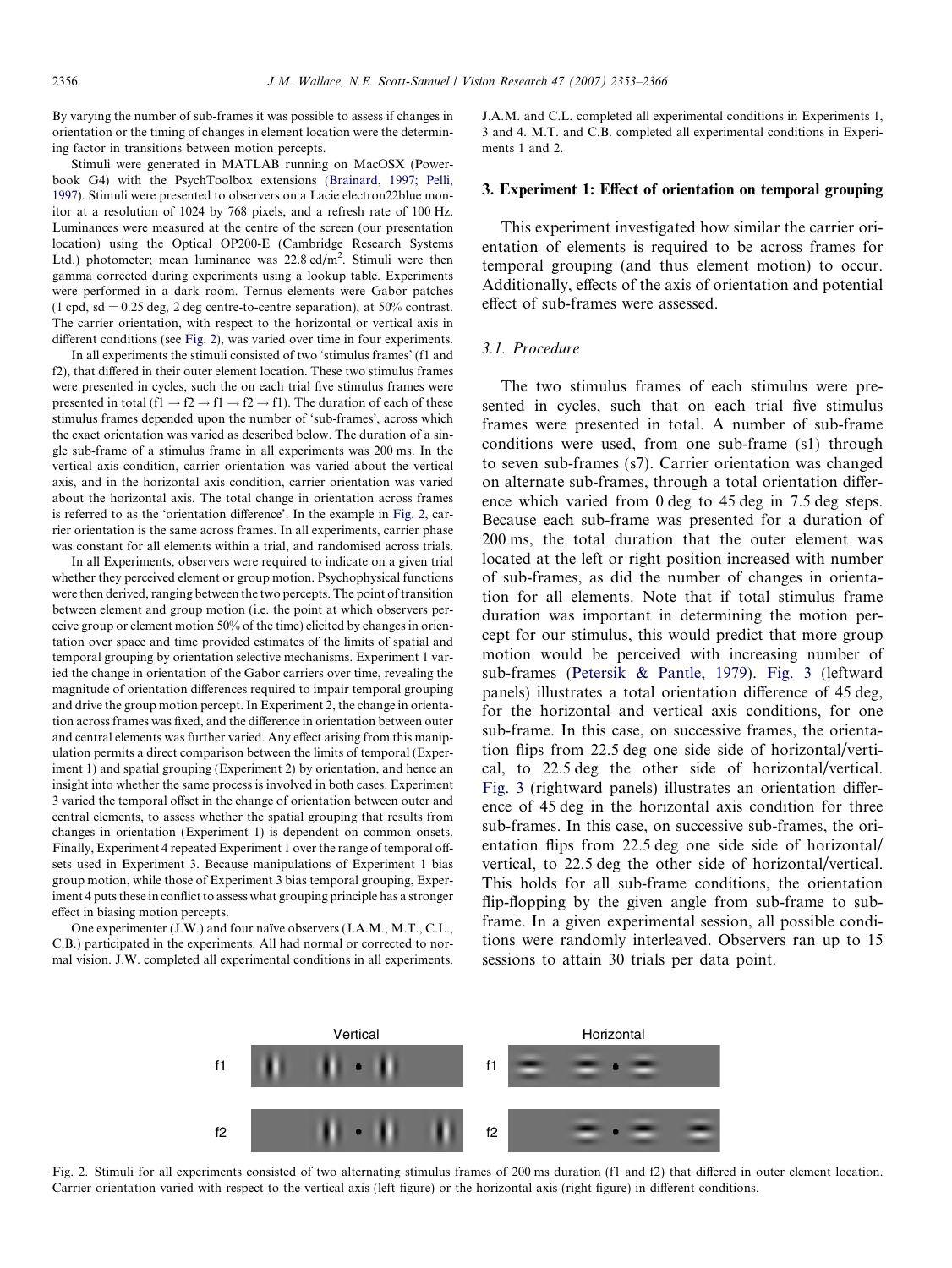<span id="page-4-0"></span>

Fig. 3. Stimuli for Experiment 1. The leftward panels contain stimulus frames for the one sub-frame condition, at a total orientation difference of 45 deg (i.e. ±22.5 deg from horizontal or vertical across successive frames) from the vertical (upper) and horizontal axes (lower). The rightward panel contains stimulus frames for the three sub-frame condition (sub-frames labelled s1–s3), again at a total orientation difference of 45 deg (from the horizontal axis).

#### 3.2. Results and discussion

The results for Experiment 1 are shown in [Fig. 4](#page-5-0). With minimal change in carrier orientation of the Gabor patches, only element motion was perceived and the inner Gabors were seen as static. In contrast, group motion was dominant when the change in orientation across subframes was sufficiently large (e.g. from  $-22.5$  deg to  $+22.5$  deg, a total orientation difference of 45 deg, with respect to the axis of orientation). It can be seen that there was a smooth transition between these two extremes, in which there was an increasing frequency of group motion as the orientation difference increased. In this and the following experiments, Weibull functions were fitted through the average<sup>1</sup> data points for each of the different conditions (implemented by the fminsearch fitting routine of MAT-LAB, over 9999 iterations). It can be seen that the functions for the different sub-frames within each axis of rotation overlap considerably [\(Fig. 4a](#page-5-0) and b). Clearly, all functions are shifted to the right for the vertical axis condition compared to the horizontal axis condition. To summarise these data, transitional values were extracted from each function at the 50% group/element level. Ninty-five percent confidence intervals were computed (plotted as error bars) on these transitional values by a bootstrapping procedure.

The average (across sub-frames) transitional orientation differences found here were 15 deg in the horizontal condition, and 23 deg in the vertical condition. From the summary plots ([Fig. 4c](#page-5-0)), it can be seen that group motion was overall more frequent for horizontal axis alignment. This confirms that the effect of co-linearity found by [Alais](#page-12-0) [and Lorenceau \(2002\)](#page-12-0) at variable IFIs also holds at a 0 ms IFI, and suggests a mechanism of contour linking within frames that biases the perception towards group motion. However, contour linking by collinear elements can only be understood to occur for smaller orientation differences across frames (as the larger the difference the larger the carriers deviate from the axis within a frame), and beyond a point that linking must break down. This leads to the somewhat paradoxical situation that at large orientation differences across frames, there is unlikely to be contour linking by co-linearity within a frame, yet it is precisely at these large orientation differences that group motion is more likely to occur. Thus while a contour linking by colinearity can clearly facilitate the spatial grouping here, accounting for differences between axis of orientation conditions, it is not necessary for the spatial grouping effect.

In general, transitional values remain constant across sub-frames. This is inconsistent with the prediction that with increasing number of sub-frames, i.e. as the total frame duration is increasing, more group motion will be perceived. Indeed, if anything there is a trend towards less group motion (spatial grouping) with increasing number of sub-frames. This result implies that it is not the total frame

 $1$  Following [Alais and Lorenceau \(2002\)](#page-12-0), as we were not interested in individual biases we averaged the data across the five observers.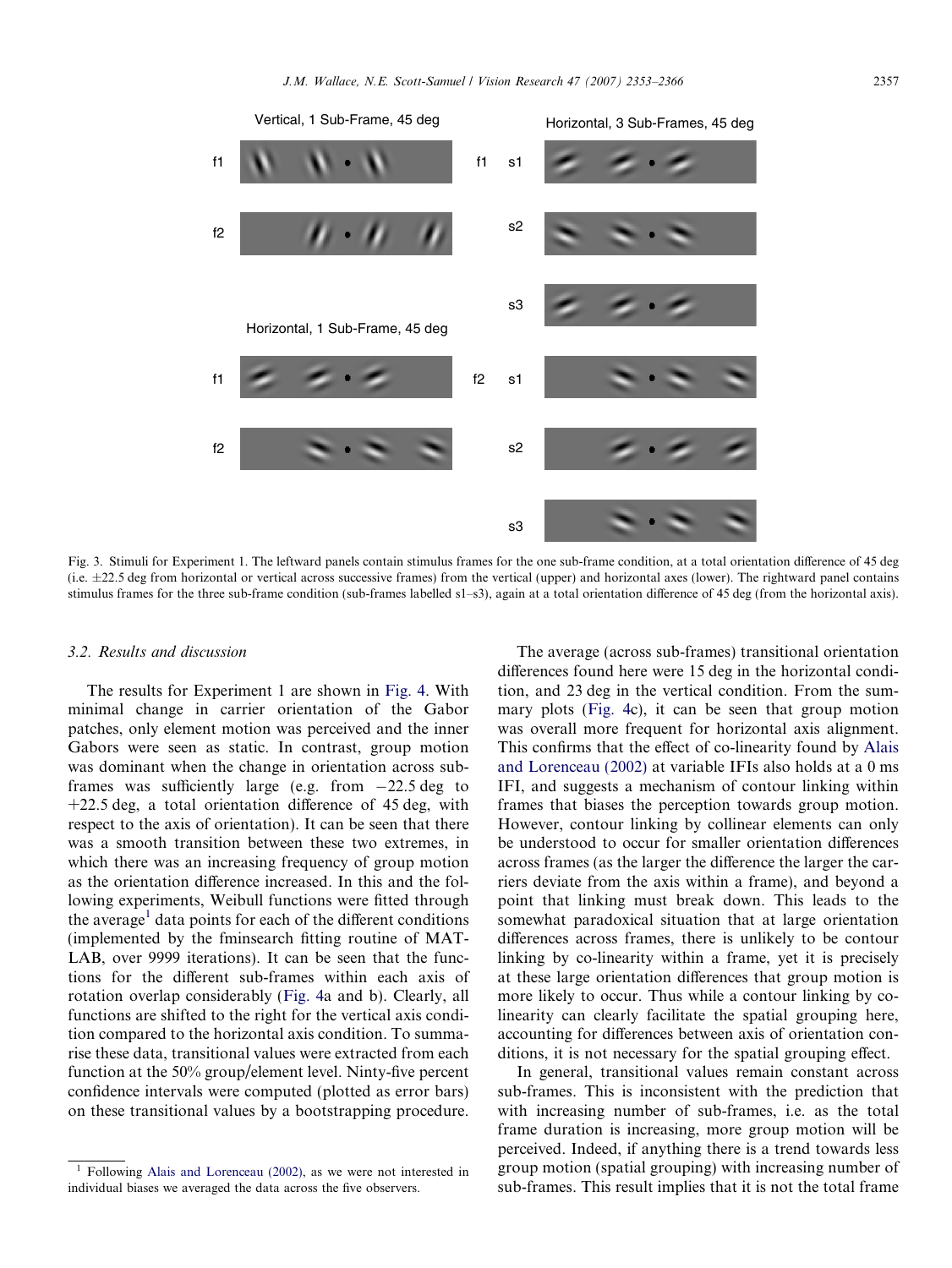#### (a) AXIS OF ROTATION: HORIZONTAL

#### (b) AXIS OF ROTATION: VERTICAL

(c) SUMMARY TRANSITIONAL VALUES

<span id="page-5-0"></span>

Fig. 4. Results for Experiment 1. These are data averaged over the five observers. (a) Leftward panel is the horizontal axis condition, (b) central panel is the vertical axis condition, (c) rightward panel contains the summary thresholds (error bars not visible). The dotted lines in (a) and (b) are Weibull fits.

duration that is crucial in determining the transition point for these stimuli; rather, it is related to the change in orientation over sub-frames driving the change.

The results indicate that beyond an orientation difference across frames of around 20 deg (depending on number of sub-frames and axis of orientation) temporal grouping cannot occur. This finding rules out two accounts of the temporal grouping, one based on orientation discrimination, the other on orientation selectivity of motion detectors. An orientation discrimination account states that when the change in orientation is below the discriminable difference, no change is detected and elements are grouped temporally; however, when they exceed a discrimination threshold the change is detected and hence provides a signal for group motion. However, orientation discrimination has high acuity—less than 1 deg ([Burbeck & Regan, 1983;](#page-12-0) [Caelli, Brettel, Rentschler, & Hilz, 1983](#page-12-0))—and therefore does not predict the large transitional values of changes in orientation across frames here. Similarly, an orientation bandwidth account states that temporal grouping occurs due to integration of orientations across frames. Orientation bandwidths for motion selective detectors have previously been estimated by a number of different techniques. [Snowden \(1992\)](#page-13-0) found that bandwidth varies with both temporal and spatial frequency, and reported a figure of 30 deg at 1 cpd for stimuli over the range 0.5–4 Hz. Our stimuli were very similar, 1 cpd at temporal frequency of 5 Hz, yet the transitional values are lower than the bandwidth reported by [Snowden \(1992\).](#page-13-0) Other studies either agree well with Snowden's estimate (e.g. [Anderson, Burr,](#page-12-0) [& Morrone, 2001; Van den Berg, van de Grind, & van](#page-12-0) [Doorn, 1990\)](#page-12-0), or are even wider ([Georgeson & Scott-Sam](#page-13-0)[uel, 2000; Scott-Samuel & Hess, 2002\)](#page-13-0). None of these estimates fit particularly well with the average transitional angle of 15–23 deg (dependent upon the axis of orientation) reported here. The transitional orientation differences are similar to the value of around 15 deg found by [Scott-Sam](#page-13-0)[uel and Hess \(2001\),](#page-13-0) who argued that a high-level feature

tracking mechanism was responsible for the detection of orientation change leading to the group motion percept. This remains plausible here, although the effect of the axis of orientation points to the influence of a lower-level spatial grouping process. We return to this in further detail in Section [7.](#page-9-0)

#### 4. Experiment 2: Effect of orientation on spatial grouping

In Experiment 1 there was evidence for some effect of carrier continuity, in that more group motion was perceived in the horizontal condition. However, such continuity of carrier orientation between elements within any frame was not necessary for spatial grouping: group motion occurred in both the vertical axis and horizontal axis conditions, as long as the orientation difference across sub-frames was sufficiently large (to impair temporal grouping). Experiment 2 investigated the effect of carrier orientation within a frame—does the spatial grouping require a common carrier orientation across elements within a frame?

# 4.1. Procedure

The methods were as for Experiment 1, but here similarity within a given frame was manipulated by rotating the outer element by a further 0–60 deg beyond the orientation difference of the inner elements. This is illustrated in [Fig. 5](#page-6-0), which shows two stimulus frames for the one sub-frame condition, for both horizontal and vertical axis conditions, and for three sub-frames in the vertical axis condition. In this experiment, the different sub-frame conditions were fully interleaved as in Experiment 1. Again, observers ran 15 sessions to attain 30 trials per data point.

## 4.2. Results and discussion

Results for Experiment 2 are presented in [Fig. 6](#page-6-0). With no difference in carrier orientation between the central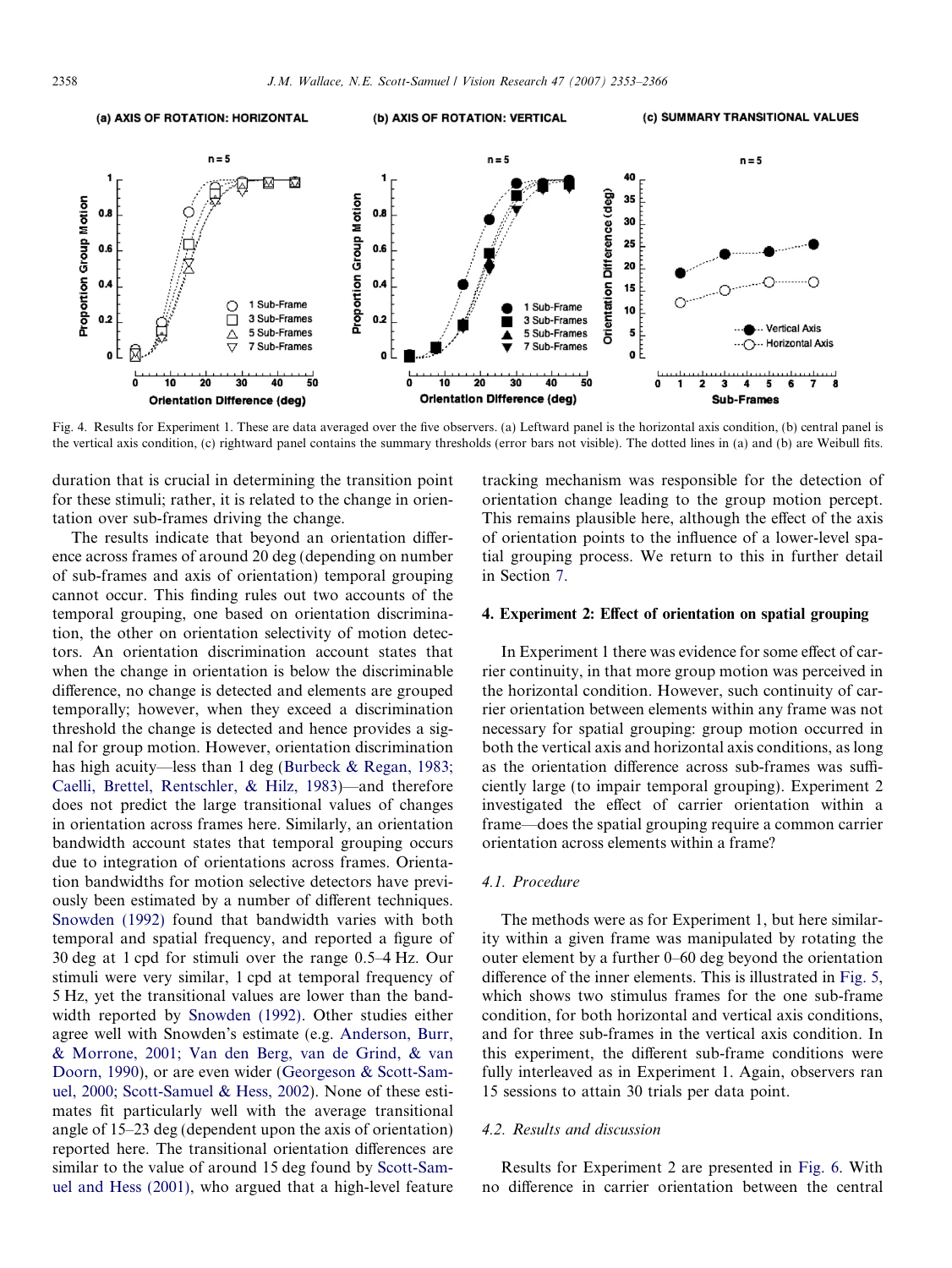<span id="page-6-0"></span>

Fig. 5. Example of stimuli for Experiment 2. Here the total orientation difference is fixed at 45 deg (the largest angle of Experiment 1), and the outer element is further rotated (in these examples by 60 deg). This manipulation was repeated for a range of 'angular differences' (the angle of the outer element minus that of the inner element). On the left are frames for the one sub-frame condition, and the right are frames for the three sub-frames condition (subframes labelled s1–s3).



Fig. 6. Results for Experiment 2. These are the average data for the three observers. (a) Leftward panel plots data for the horizontal condition, (b) central panel plots data for the vertical condition, (c) rightward panel plots transitional values for both conditions. The dotted lines in (a) and (b) are Weibull fits.

and outer elements, only group motion was perceived (with an orientation difference across sub-frames that prevents temporal grouping). In contrast, element motion was dominant when there was a sufficiently large orientation difference within a frame (i.e. a 60 deg difference between the central and outer elements), even though the central elements were changing orientation over time in a way that previously impaired temporal grouping (Experiment 1). It can be seen that there is a smooth transition between these two extremes, in which there is a decreasing frequency of group motion as the orientation difference increases. This shows that while spatial grouping will occur when temporal grouping fails (Experiment 1), spatial grouping of oriented Gabor elements requires similarity in orientation. There is little influence of number of sub-frames on the motion percept, again indicating that it is the orientation changes and not the total frame duration that is important in determining the motion percept.

Looking at the summary transitional values (Fig. 6c), the outer element is grouped with the inner elements in a frame for an orientation difference of up to around 25 deg (average across conditions). This indicates that spatial grouping depends on a similar, but not necessarily identical, orientation of the individual elements. Further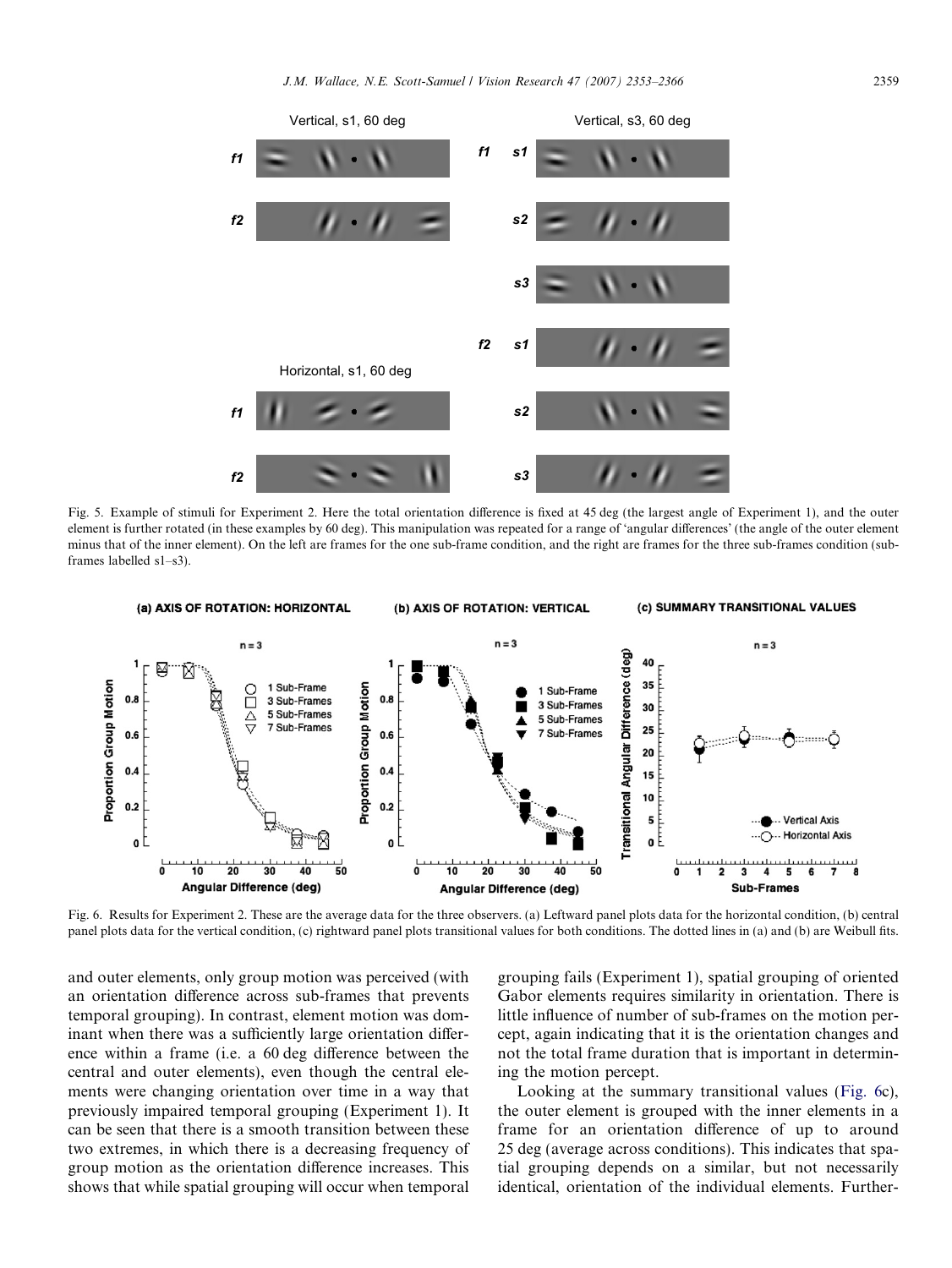more, the elements need not be collinear for this difference in orientation to cause a switch in the motion percept there is no effect of the axis of rotation, with horizontal and vertical axis transitional values falling within a similar range—suggesting that a similar process underlies the transition in both the axis conditions.

While the manipulation of Experiment 1 impaired temporal grouping and increased the likelihood of spatial grouping, the manipulation of Experiment 2 impaired spatial grouping and increased the likelihood of temporal grouping. Nevertheless, the average transitional values for the vertical axis condition are identical between Experiments 1 and 2 (23 deg)—this similarity in the thresholds here suggests that a similar process might underlie the grouping of orientation both across space and time. It must be noted, however, that the element motion is occurring despite large differences in orientation between the inner elements, a difference that previously resulted in a breakdown in temporal grouping. Thus while there are very similar effects of grouping by orientation in Experiments 1 and 2, it appears that they are not absolute—here temporal grouping can be forced to occur when spatial grouping is impaired. In Experiment 2 there was not an additional effect of contour linking (there was no difference between axis of rotation conditions), whereas in Experiment 1 horizontal transitional values were lower than vertical transition points. This translates to a difference in transitional values between the horizontal axis condition of Experiment 1 and Experiment 2—an average of 15 deg in Experiment 1 to 23 deg in Experiment 2. This between experiments comparison therefore supports the additional effect of linking for horizontally oriented elements within a frame in Experiment 1.

#### 5. Experiment 3: Effect of temporal offset on spatial grouping

In both Experiment 1 and Experiment 2, spatial grouping occurred when changes in orientation across frames were sufficiently large and when the carrier orientations were similar enough within a frame. In Experiment 2 spatial grouping was found to occur only for elements when the carrier orientation of elements were within a similar range; beyond this range temporal grouping occurs, even with large orientation differences across frames which previously prevented such grouping. In other words temporal grouping can be induced by similar orientation across time, but is not a necessary requirement. Experiment 3 assessed the temporal limit of the spatial grouping by common orientation. The orientation difference across frames was fixed, and the timing at which the changes in orientation between central and outer elements occur was varied.

## 5.1. Procedure

The methods were as for Experiment 1, except that the total orientation difference was fixed (45 deg). In addition, a temporal offset  $(\Delta)$  between changes in carrier orientation of central and outer elements was introduced and varied

from 0–80 ms, in seven linearly spaced steps (offsets used were 0, 10, 30, 40, 50, 70, and 80 ms). An example of the stimulus is shown in [Fig. 7.](#page-8-0) Each sub-frame was again 200 ms, and within each sub-frame there was an additional frame due to the offset in orientation change between the central and outer elements. The first change in central carrier orientation occurred after 200 ms  $-\Delta$ . The outer element then changed orientation to come in line with the others after the offset duration  $(\Delta)$ . It can be seen then that the presentation duration for each orientation of the central and outer elements therefore remained 200 ms despite the offset between the central and outer elements. There were three changes in orientation changes for each position of the outer element, equivalent in duration to the three sub-frame condition of Experiment 1.

# 5.2. Results and discussion

Results for Experiment 3 are presented in [Fig. 8](#page-8-0). With no difference in temporal offset of orientation change between the central and outer elements, only group motion was perceived. In contrast, element motion was dominant when there was a sufficiently large offset in the change in orientation between the central and outer elements (i.e. an 80 ms difference in offset between the central and outer elements). The data [\(Fig. 8](#page-8-0)a and b) show that longer temporal offsets of the change in carrier orientation between the central and outer elements resulted in more element motion. Indeed, there was a sharp transition between frequency of group and element motion percepts in all conditions, except the one subframe condition that gave a shallower function, and apart from this condition there is also little effect of the sub-frames, with transitional values remaining largely constant across the conditions. Elements were grouped within a frame when the change in outer element orientation was offset by up to around 40 ms (on average); beyond this value, spatial grouping again failed and gave way to temporal grouping, even though the changes in orientation over time previously impaired such grouping. The summary transitional values are presented in [Fig. 8](#page-8-0)c: there was little difference between the horizontal- (40 ms on average) and vertical-axis (36 ms on average). This shows that the manipulation has the same effect regardless of the relative alignment of the elements. The transition of around 40 ms is within the range of the point of transition usually found with IFI manipulations in Ternus displays yet here the transition occurs without an IFI and occurs at this same value regardless of whether or not the offset occurs during a shift in element position (as demonstrated by the constant effect across sub-frames). The similarity in this value across different studies suggests that there may be a common process underlying the transition, an idea returned to in Section [7.](#page-9-0)

## 6. Experiment 4: Temporal grouping versus spatial grouping

Here the manipulations of Experiment 1 and Experiment 3 were combined: Experiment 1 demonstrated that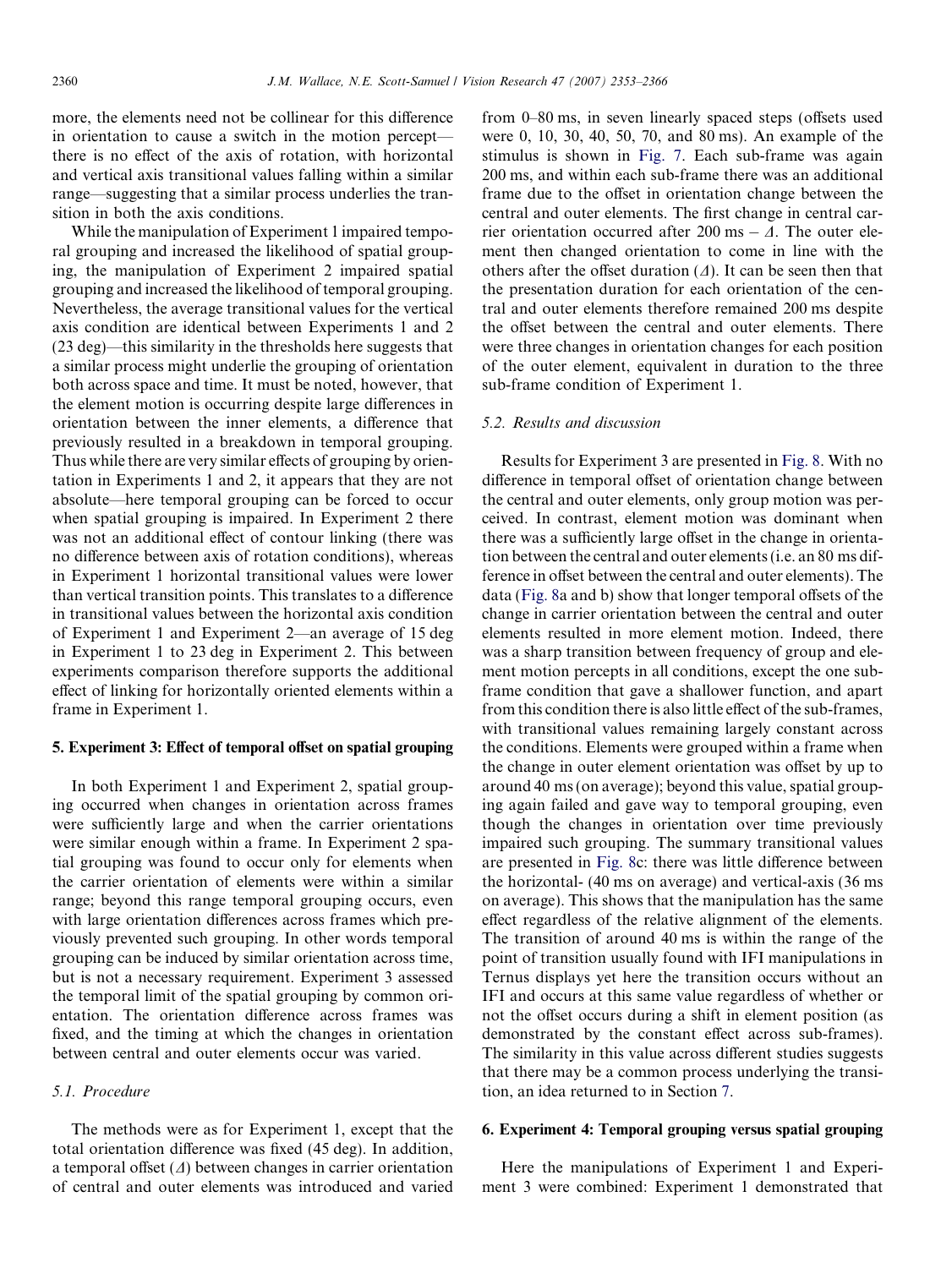<span id="page-8-0"></span>

Fig. 7. Example of stimuli for Experiment 3. Here the central elements change orientation on the first sub-frame after 200 ms  $- A$ , where  $\Lambda$  is the temporal offset for that condition. The outer element then changes orientation after a further  $\Delta$  ms, for three orientation changes (sub-frames) per stimulus frame (time course of sub-frames runs from top to bottom for each frame in the figure). The temporal offset was varied (range 0–80 ms) to find the transition point from group to element motion.



Fig. 8. Results for Experiment 3. These are the average data for the three observers. Leftward panel is the vertical axis condition, central panel is the horizontal axis condition, rightward panel contains the summary thresholds. The dotted lines in (a) and (b) are Weibull fits.

large changes in orientation across frames disrupted temporal grouping, and resulted in group motion. Experiment 3 demonstrated that a temporal offset in the change of orientation between central and outer elements disrupted spatial grouping and facilitated temporal grouping, resulting in element motion. Thus one manipulation biases spatial grouping, and another biases temporal grouping. In this final experiment, the two types of grouping were played off against each other. To this end the magnitude of change in carrier orientation across frames was varied (as in Experiment 1) for a range of temporal offsets in carrier orientation change (as in Experiment 3), so as to assess whether spatial or temporal grouping has the strongest influence.

# 6.1. Procedure

The methods were as for Experiment 1 except that here, for each temporal offset  $(\Lambda, 0-40 \text{ ms})$  of changes in carrier orientation between the outer and central elements, the orientation difference was varied through a larger range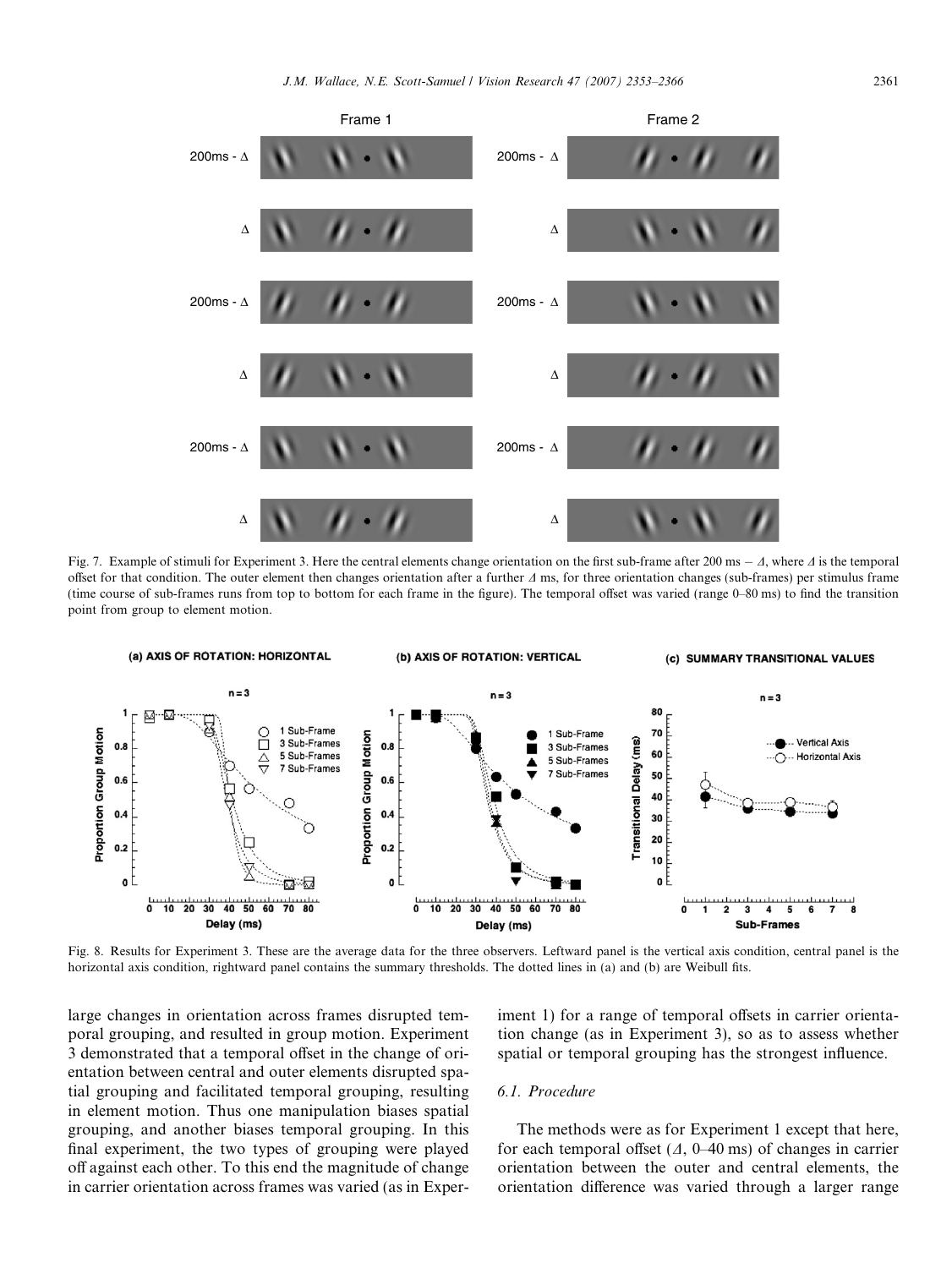<span id="page-9-0"></span>of difference than in Experiment 1, from 0 to 90 deg. Rotation angles and temporal offsets were randomly interleaved within a session and observers ran up to 15 sessions across days to attain 30 trials per data point.

#### 6.2. Results and discussion

The data are shown in Fig. 9a and b. With no difference in temporal offset of orientation change between the central and outer elements, and at low orientation differences, only element motion was perceived; at large orientation differences only group motion was perceived. As before, there was a smooth transition between these extremes. However, when a large temporal offset was introduced (40 ms), element motion was perceived almost exclusively, regardless of the orientation differences across frames. Increasing the temporal offset in carrier orientation change between the outer and central elements resulted in less frequent and eventually no reports of group motion. While the functions for delays up to 20 ms exhibit the transition from element to group motion found in Experiment 1, at 30 ms only some group motion was possible, and by 40 ms only a few reports of group motion remain—the temporal offset scales the functions. This is summarised in Fig. 9c, where transitional orientation differences (where they exist) are taken from Weibull fits to the data. Elements cannot be grouped across space when carrier orientation change is offset by 40 ms, despite large differences in carrier orientation over time.

#### 7. General discussion

The four experiments reported here focused on the effects of spatial and temporal variations on the grouping of a Ternus display of Gabor elements with no IFI, in an attempt to elucidate the nature of the processes underlying the analysis of such displays. The aspects of the stimulus

varied were the change in orientation of the carriers over time (Experiment 1), the difference in orientation between outer and central elements (Experiment 2), and the temporal offset in the change of orientation between outer and central elements (Experiments 3 and 4). Experiment 1 showed that observers required an orientation difference of around 25 deg or more across frames to perceive group motion, indicating that it is around these values that temporal grouping fails and spatial grouping dominates. Experiment 2 demonstrated that spatial grouping is disrupted when the change in orientation of the outer element exceeds that of the inner elements by around 25 deg, regardless of axis of rotation. This indicates that disruption of spatial grouping can lead to temporal grouping, even in conditions that previously were not conducive to such grouping (i.e. when there are large orientation differences across frames). Experiment 3 revealed that a temporal offset in the change in orientation of the outer element had the same effect as that of the spatial difference of Experiment 2: when the orientation change was offset by around 40 ms, spatial grouping was disrupted and temporal grouping again occurred. Finally, Experiment 4 found that applying a 40 ms offset to the manipulation of Experiment 1 completely disrupted the effect of orientation difference: the spatial grouping that leads to a group motion percept requires elements to be of similar orientation within a limited temporal window. If this is not the case, temporal grouping occurs even with large differences in orientation across frames, i.e. under conditions that did not previously favour temporal grouping (Experiment 1). In the following sections we consider possible underlying causes of these perceptual behaviours.

Our findings also confirmed the effect of co-linearity of elements found by [Alais and Lorenceau \(2002\):](#page-12-0) in Experiments 1 and 4 horizontal axis condition transitional values were lower than vertical axis condition transitional values,



Fig. 9. Results for Experiment 4. These are the average data for the three observers. (a) Leftward panel is the vertical axis condition, (b) central panels are the horizontal axis condition, (c) rightward panels are the summary thresholds. The transitional values of the rightward panel are taken from Weibull fits to the data (not shown) where appropriate.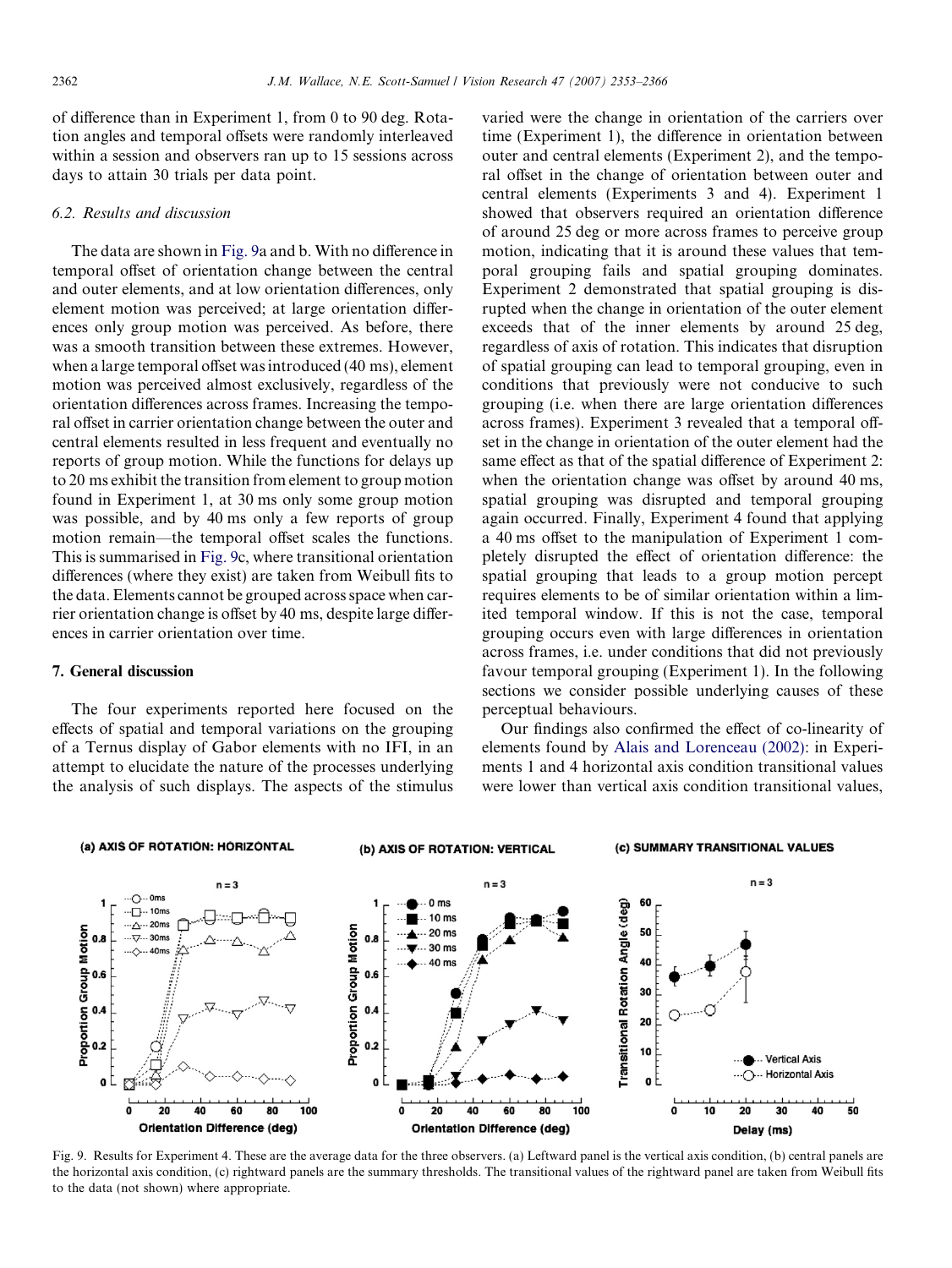but this effect was not found in Experiments 2 and 3 in which the initial values equated to ceiling performance for both the horizontal and vertical axes in Experiment 1. The effect of axis of orientation indicates that temporal grouping is more sensitive to changes in orientation over time (i.e. temporal grouping is less likely with smaller orientation differences across frames) for horizontally oriented carriers, as opposed to vertically oriented ones.

There was no consistent effect of increasing sub-frames across observers or experiments, with performance remaining largely stable across a sevenfold increase in the number of sub-frames. Increasing sub-frames increases the number of changes in orientation before the outer element is displaced, and therefore this finding indicates that changes in orientation that lead to transitions in perceptual behaviour are not necessarily correlated with changes in the outer element position. This point is worth emphasising, as the behaviour reported here is not a spatiotemporal effect of the kind usually associated with the Ternus display and motion processing in general.

## 7.1. Spatial (within-frame) grouping

Within-frame grouping (group motion) occurs for angular differences between outer and inner elements within frames of greater than around 25 deg (Experiment 2). The grouping across space within a frame for a horizontal axis of rotation might be accounted for by the orientation bandwidth of the behavioural receptive fields involved in this task. When the elements have similar orientations (i.e. are within the bandwidths of the sensors which signal their presence), an association field ([Field et al., 1993](#page-13-0)) can serve to link the elements, possibly through intra-cortical connectivity in V1 ([Chavane et al., 2000; Malach, Amir,](#page-12-0) [Harel, & Grinvald, 1993\)](#page-12-0). [Field et al. \(1993\)](#page-13-0) found that the detection of contours defined by Gabor elements deteriorated when the elements defining the contour were oriented greater than  $+/-30$  deg off the axis. The present figure is similar to this value, suggesting similar processes are at play in these different tasks. Indeed, recent model estimates [\(Beaudot & Mullen, 2006\)](#page-12-0) of static orientation bandwidths are of this order (around 19–30 deg), while a range of earlier studies estimate psychophysical orientation bandwidths in the range of 10–20 deg ([Blakemore & Nach](#page-12-0)[mias, 1971; Campbell & Kulikowski, 1966; Movshon &](#page-12-0) [Blakemore, 1973; Thomas & Gille, 1979](#page-12-0)). In addition, effects of co-linearity have previously been demonstrated in motion tasks: the perceived speed of apparent motion sequences of collinear Gabors is faster than that of parallel oriented Gabors [\(Georges, Series, Fregnac, & Lorenceau,](#page-13-0) [2002](#page-13-0)), accounted for by an orientation-dependent 'latency advance' of V1 cell activity ([Series, Georges, Lorenceau,](#page-13-0) [& Fregnac, 2002](#page-13-0)).

However, the association field theory in its original form assumes linking occurs between collinear elements limited by common orientation bandwidth. While there was an effect of the horizontal axis of orientation compared to vertical in the present study, it was shown that this was not necessary for spatial grouping to occur, as the effect also occurred for vertical axis (parallel) displays. This is consistent with previous findings that contours defined by orthogonal elements (similar to the horizontal axis/parallel condition here) can be grouped ([Bex, Simmers, & Dakin,](#page-12-0) [2001; Field et al., 1993; Hess, Ledgeway, & Dakin, 2000\)](#page-12-0). To account for such findings, a modified association field theory has been proposed [\(Ledgeway, Hess, & Giesler,](#page-13-0) [2005](#page-13-0)) that permits linking between similar orientations which are not exclusively collinear. This would satisfy both grouping behaviours shown here, providing a unifying account for the effects of stimulus in the present study. It is not clear if this would be able to account for Ternus effects across a wider range of stimuli, which have tended to rely on looking at transitions in perception as a function of time. Moreover, this spatial theory fails to account for the fact that when the elements are most similar in orientation (i.e. at low or zero rotation angles) group motion is not perceived, implying no spatial grouping. Rather, there appears to be a more complex interplay between temporal and spatial grouping that a (modified) association field, being a purely spatial theory, cannot account for.

## 7.2. Temporal (across-frame) grouping

Grouping by a (modified) association field could provide the basis of the perceived motion elicited by our modified Ternus display. However, as the association field is conventionally thought of in spatial terms, it is not clear how it could account for the effect of grouping across frames (Experiment 1). In this case, all elements within sub-frames had identical orientations, and so within-frame grouping should have led to group motion, yet such motion was only perceived when the change in orientation across frames was greater than around 25 deg. Thus it was the failure of temporal grouping across frames that allowed spatial grouping to proceed. The across-frame grouping could reflect an integration of orientation across time, i.e. an orientation bandwidth with a sufficient temporal window. By this account, grouping across frames (of central elements and hence element motion) occurs when orientations across sub-frames are within the temporal orientation bandwidth of the underlying detectors. As discussed previously, neither the acuity of orientation discrimination nor the orientation bandwidth of early motion detectors fits particularly well with the present results. A static orientation detector with a temporal bandwidth sufficient to integrate across sub-frames may account for the grouping, the estimate of around 23 deg for temporal grouping (Experiment 1) compares very will with the 23 deg estimate for spatial grouping (Experiment 2). As stated above, estimates of static orientation bandwidth have been found from 10 to 30 deg ([Beaudot & Mullen, 2006; Blakemore & Nachmias, 1971;](#page-12-0) [Campbell & Kulikowski, 1966; Movshon & Blakemore,](#page-12-0) [1973; Thomas & Gille, 1979\)](#page-12-0). However, a limitation of this orientation bandwidth account, while appropriate for the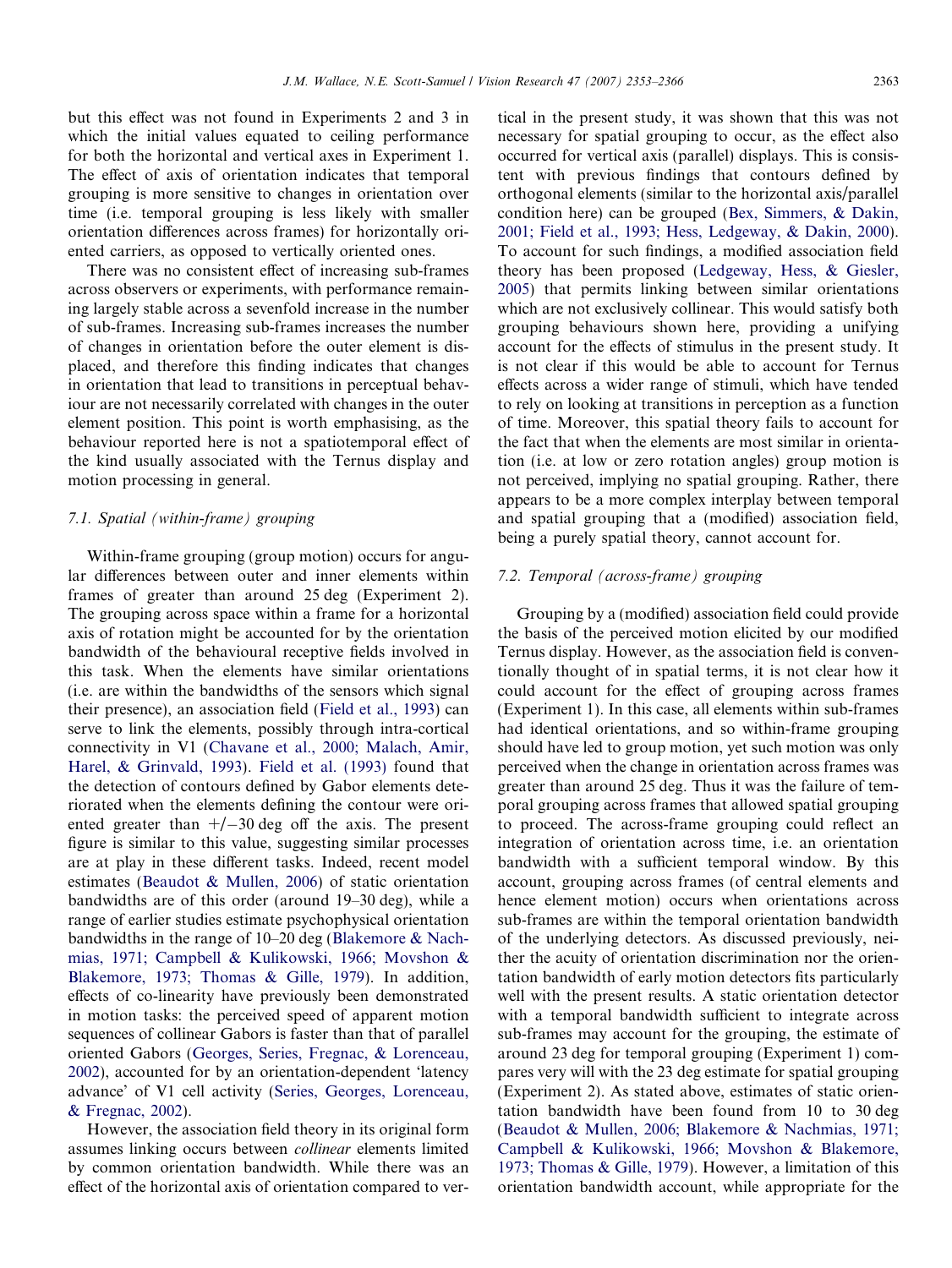present stimuli, lies in its generilisability. It is not clear how such a process could underlie the Ternus effect in general, for that a consideration of other temporal effects is required.

# 7.3. Temporal cues to grouping

We found a transition in perceptual behaviour from group motion to element motion with temporal offsets in orientation of around 40 ms (averaged across observers and conditions); changes in carrier orientation across frames of up to 90 deg could not reverse this transition. This value of 40 ms is within the range of the critical IFIs reported in the Ternus literature. The key difference between previous estimates and those of the present study is that here the temporal offset is not correlated with the spatial displacement. This implies that the transition from element to group motion reflects a temporal window for spatial grouping. When elements (with similar orientation) are presented within a temporal window of around 40 ms or less with sufficient changes in orientation across frames (about 25 deg), group motion prevails, but when the temporal offset of the outer element exceeds this value the elements are no longer grouped together across time and element motion is perceived, despite the large changes in orientation across frames. This is evidence of a temporal cue outweighing a spatial cue. Previous evidence exists that spatial cues can outweigh temporal cues, derived from performance in figure/ground discrimination tasks ([Fahle &](#page-13-0) [Koch, 1995; Kiper, Gegenfurtner, & Movshon, 1996; Leo](#page-13-0)[nards, Singer, & Fahle, 1996\)](#page-13-0).

We found that the grouping of Ternus elements across space into a coherent whole does depend on temporal cues. In Experiment 3, the duration between changes of orientation in the central and outer elements was constant, but the degree of correlation between changes in orientation of central and outer elements varied with temporal offset. Psychophysical evidence that the visual system is sensitive to temporal cues has focused on figure-ground discrimination tasks with flickering elements, where figure and ground are presented in different phases, entropies or asynchrony levels (e.g. [Lee & Blake, 1999; Leonards et al., 1996; Usher](#page-13-0) [& Donnelly, 1998\)](#page-13-0). It has also been found that temporal correlations can encourage spatial grouping of apertured motion stimuli [\(Alais, Blake, & Lee, 1998](#page-12-0)). The correlated changes in orientation in our experiments could have provided a cue to grouping, with the transitional offset of around 40 ms representing the synchrony window; however this value is quite large compared to neural estimates of around 25 ms [\(Freidman-Hill, Maldonado, & Gray, 2000;](#page-13-0) [Maldonado, Freidman-Hill, & Gray, 2000](#page-13-0)) . Indeed, temporal correlation theory [\(von der Malsburg, 1999](#page-13-0))—which states that visual features at different spatial locations can be bound together by synchronization of spiking of early visual neurons—is highly contentious (see [Adelson &](#page-12-0) [Farid, 1999; Fahle & Koch, 1995; Farid & Adelson,](#page-12-0) [2001; Kiper et al., 1996; Shadlen & Movshon, 1999\)](#page-12-0).

Recent findings argue against temporal synchrony accounts of grouping. [Dakin and Bex \(2002\)](#page-13-0) demonstrated that while asynchronous presentations improved contour detection, the advantage did not occur when a visual mask was presented that effectively removed stimulus onset/offset transients. Thus it was not the asychrony per se providing a grouping advantage, but the transients due to the flickering stimulus presentation. Similarly, [Beaudot \(2002\)](#page-12-0) found that paths of oriented Gabors could be detected due to stimulus onset asynchronies as small as 13 ms between figure and ground alone, rather than repetitive asynchrony of presentation. These arguments have support from neurophysiological data showing that the offsets of neural responses arrive earlier and are less variable than onset neural responses, and may provide a code to interpret subsequent changes [\(Bair, Cavanaugh, Smith, & Movshon, 2002\)](#page-12-0).

Remarkably, the 40 ms transition value of the present study does match very closely to estimated peak of temporal impulse response functions of early visual filters. The peak impulse response for spatial vision has been estimated to be 40 ms at 1.5 cpd ([Georgeson, 1987](#page-13-0)), and similar to the 36 ms peak of the sustained model filter response from data of flicker detection in noise [\(Fredericksen & Hess, 1998\)](#page-13-0). Further, these estimates have support from physiological data ([Hawken, Shapley, & Grosof, 1996\)](#page-13-0) that finds the integration time of V1 simple cells to be within a range from 40 to 80 ms. The temporal impulse response may provide reliable ([Muller, Metha, Krauskopf, & Lennie, 2001\)](#page-13-0) and behaviourally relevant ([Ludwig, Gilchrist, McSorley, &](#page-13-0) [Baddeley, 2005](#page-13-0)) information for a higher-level decision making system. If we take our transition value as a measure of the peak of the temporal impulse response, temporal integration would be maximal at around 40 ms, and fall off as duration was increased. In the present study, temporal offsets of changes in orientation of up to around 40 ms are tolerated, for which group motion is perceived (indicating grouping of the Gabor elements across space) almost exclusively. Beyond this value, almost no spatial grouping occurs, and element motion is perceived almost exclusively. How would the temporal impulse response underlie this transition? First, we should restate the stimulus manipulation involved here. Elements were presented all at the same orientation for a duration of 200 ms  $-\Delta$ , after which the central elements changed their orientation while the outer element remained at the previous orientation for an additional time equivalent to the offset. Therefore as offset increases, the time for which elements remain the same decreases. It is possible that elements in different locations in space can be perceptually grouped only if their onsets occur within a duration up to the peak of the impulse response, beyond which they become perceptually segregated. The first frame of the stimulus would be present 200 ms  $-\Delta$ , and could be grouped, but at the subsequent change, sustained filters responding to the inner elements would peak at 40 ms, and if the outer element did not change orientation before the peak of this response, the elements could not be spatially grouped (resulting in group motion).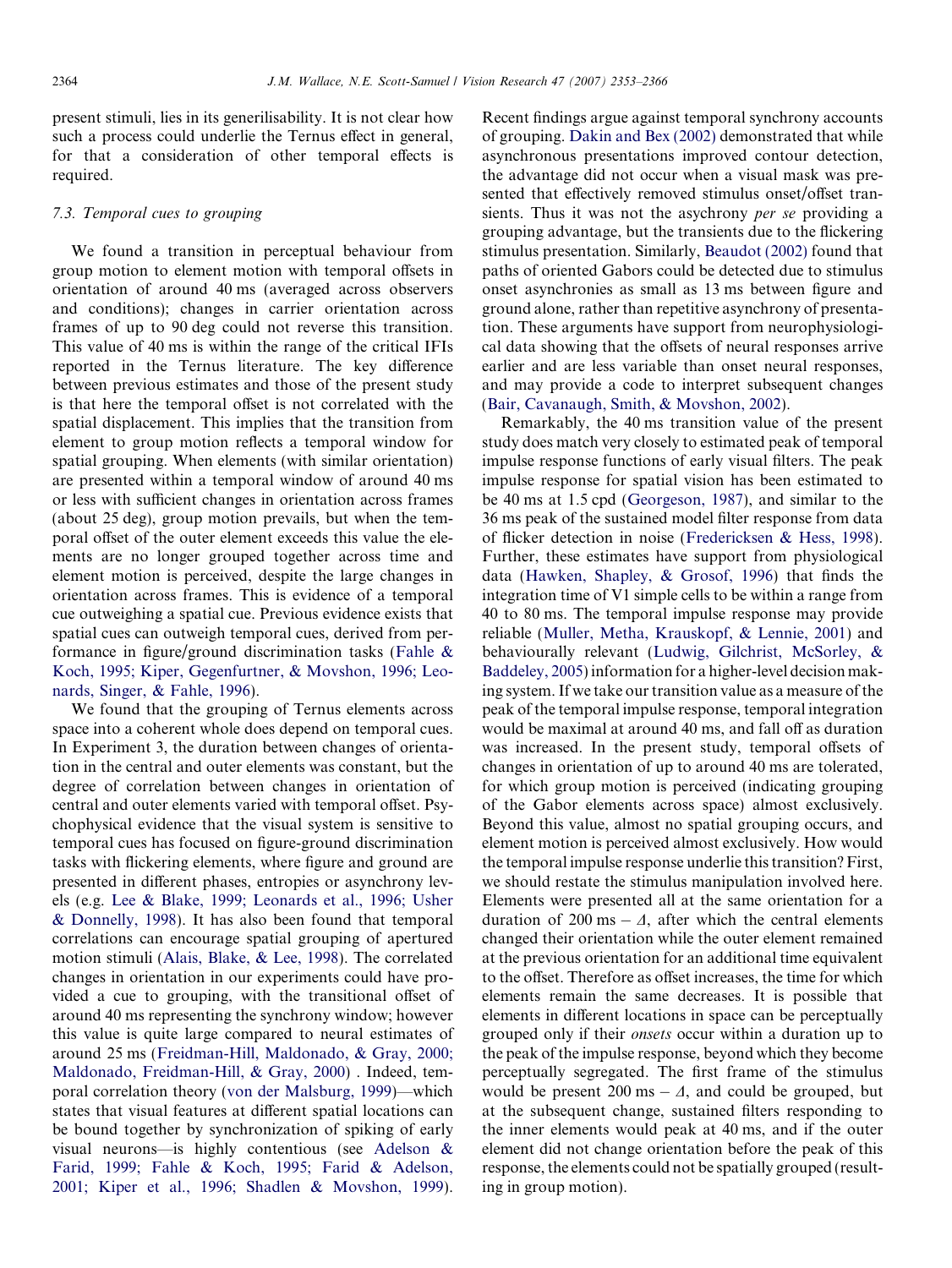<span id="page-12-0"></span>This account is not especially restricted to the stimulus configuration used here (although the present stimuli match well with the preferences of early visual mechanisms). The transitional values across a range of Ternus studies are quite similar to the estimate of the peak of the impulse response. While in the manipulation of the present study, increasing the temporal offset in displays of changing orientation causes a transition from group (spatial grouping) to element motion (temporal grouping), in previous studies that have manipulated the IFI the element motion (temporal grouping) occurs at small IFIs, and as IFI increases this leads to more group motion (spatial grouping). Thus the temporal offset and IFI manipulations go on opposite directions. As there is no change in onsets between central and outer elements in previous studies, and the frame duration is usually much longer than 40 ms, there is no impediment to spatial grouping (if the temporal impulse response is a key factor). Rather, if the transitional value in previous studies were to reflect a temporal impulse response, it would have to be in terms of the temporal grouping of central elements presented within 40 ms, resulting in element motion. It is possible that the blank IFI (period after the offset of a stimulus frame) is registered as an event in itself, having its own temporal impulse response: at IFIs of less than 40 ms the subsequent stimulus frame could be somehow integrated with this and not regarded as a unique event; in contrast, at IFIs greater than 40 ms, the subsequent stimulus frame might be treated as a new event providing the cue to spatial grouping and group motion. This idea requires further testing to clarify the details, but we note that as the temporal impulse response depends to some extent upon spatial frequency, contrast and second-order stimulus characteristics, manipulating these variables within the current paradigm would provide different predictions and therefore a means to test the generalisability of this idea.

#### 7.4. Overall conclusions

We examined transitions between element and group motion perception in a Ternus display of Gabor elements with no IFI, depending instead on changes in both temporal and spatial properties of the stimulus. Generally, the findings demonstrate that while spatial grouping is an important determinant in the percept of such displays, and can be attributed to a modified 'association-field' that may result from horizontal connectivity within V1, temporal grouping cues are also important in determining the resulting percept and can override spatial grouping cues. The transitional values of these temporal effects, although in the range of transitional values normally reported with IFIs, cannot be attributed to motion mechanisms with a spatio-temporal delay. Rather they are remarkably similar to the estimated temporal impulse response of early visual filters, suggesting this is a crucial factor in low-level grouping, the results of which are detected at a higher level in the system where they can provide a basis for motion perception.

#### Acknowledgments

Parts of this work have previously published in abstract form ([Wallace & Scott-Samuel, 2005](#page-13-0)). This work was supported by Biotechnology and Biological Sciences Research Council Grant BBS/B/08795 to NSS. The authors thank two anonymous reviewers for their helpful comments.

#### References

- Adelson, E. H., & Farid, H. (1999). Filtering reveals form in temporally structured displays. Science, 286, 2231a.
- Alais, D., Blake, R., & Lee, S.-H. (1998). Visual features that vary together over time group together over space. Nature, 1, 160–164.
- Alais, D., & Lorenceau, J. (2002). Perceptual grouping in the Ternus display: Evidence for an 'association field' in apparent motion. Vision Research, 42, 1005–1016.
- Anderson, S. J., Burr, D. C., & Morrone, M. C. (2001). Two-dimensional spatial and spatial-frequency selectivity of motion-sensitive mechanisms in human vision. Journal of the Optical Society of America A, 1340–1351.
- Bair, W., Cavanaugh, J. R., Smith, M. A., & Movshon, J. A. (2002). The timing of response onset and offset in macaque visual neurons. Journal of Neuroscience, 22, 3189–3205.
- Beaudot, W. H. A. (2002). Role of onset asynchrony in contour integration. Vision Research, 42, 1–9.
- Beaudot, W., & Mullen, K. T. (2006). Orientation discrimination in human vision: Psychophysics and modeling. Vision Research, 46, 26–46.
- Blakemore, C., & Nachmias, J. (1971). The orientation specificity of two visual aftereffects. Journal of Physiology, 213, 157–174.
- Bex, P., Simmers, A. J., & Dakin, S. C. (2001). Snakes and ladders: the role of temporal modulation in visual contour integration. Vision Research, 41, 3775–3782.
- Braddick, O. (1974). A short-range process in apparent motion. Vision Research, 14, 519–527.
- Braddick, O. J. (1980). Low-level and high-level processes in apparent motion. Philosophical transactions of the Royal Society of London. Series B, Biological sciences., 290, 137–151.
- Braddick, O. J., & Adlard, A. (1978). Apparent motion and the motion detector. In J. Armington, J. Krauskopf, & B. R. Wooren (Eds.), Visual psychophysics and physiology (pp. 417–426). New York: Academic Press.
- Brainard, D. H. (1997). The psychophysics toolbox. Spatial Vision, 10, 433–436.
- Burbeck, C. A., & Regan, D. (1983). Independence of orientation and size in spatial discriminations. Journal of the Optical Society of America, 73, 1691–1693.
- Caelli, T., Brettel, I., Rentschler, I., & Hilz, R. (1983). Discrimination thresholds in the two dimensional spatial frequency domain. Vision Research, 23, 129–133.
- Campbell, F. W., & Kulikowski, JJ. (1966). Orientation selectivity of the human visual system. Journal of Physiology, 187, 437–445.
- Cavanagh, P., & Mather, G. (1989). Motion: The long and short of it. Spatial Vision, 4, 103–129.
- Cavanagh, P. (1991). Short-range vs. long-range motion: Not a valid distinction. Spatial Vision, 5, 303–309.
- Chavane, F., Monier, V., Bringuier, V., Baudot, P., Borg-Graham, L., Lorenceau, J., & Fregnac, Y. (2000). The visual cortical association field: A Gestalt concept or a psychophysiological entity? Journal of Physiology (Paris), 94, 333–342.
- Claeys, K. G., Lindsey, D. T., Schutter, E. D., & Orban, G. A. (2003). A higher-order motion region in human inferior parietal lobule: Evidence from fMRI. Neuron, 40, 631–642.